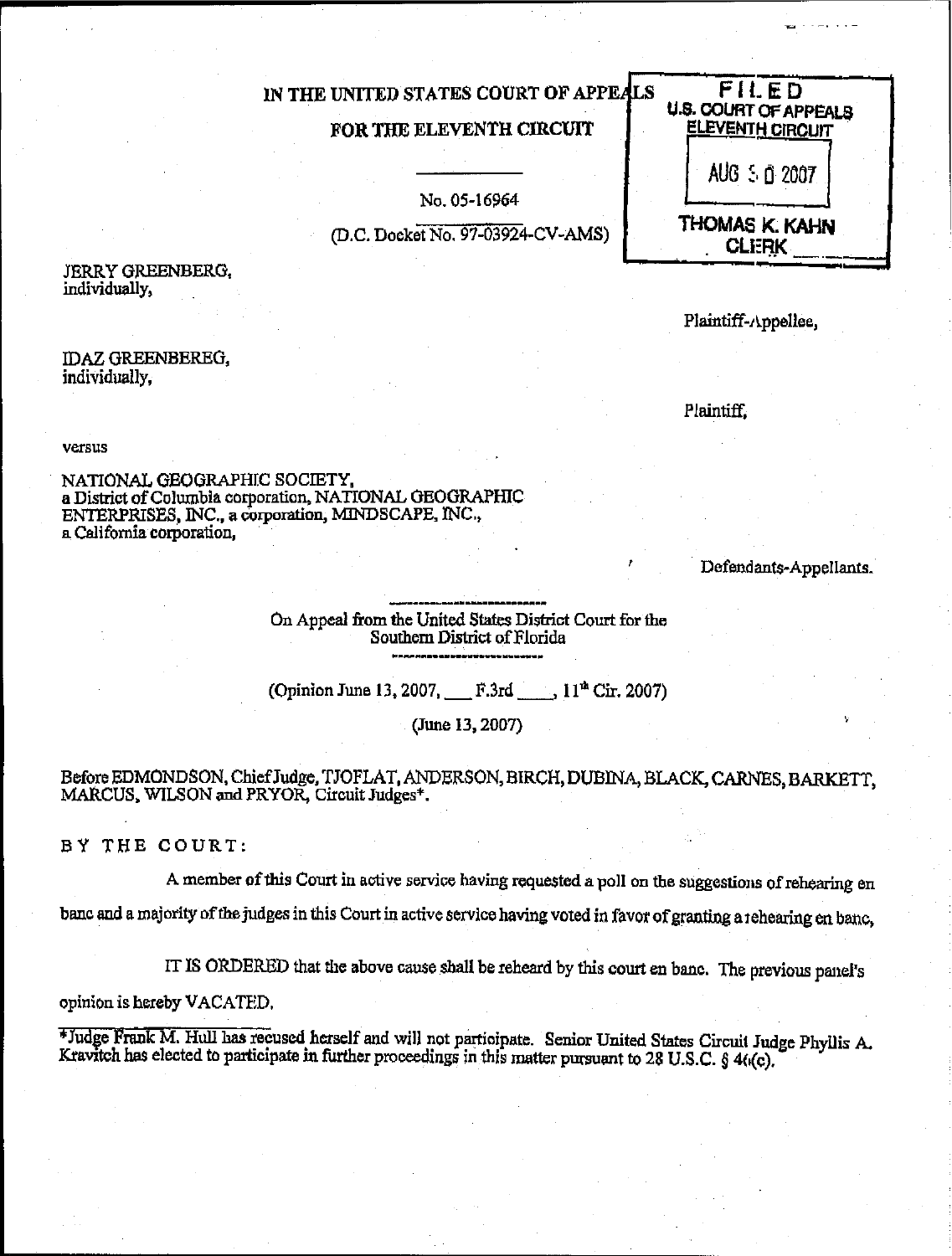## IN THE UNITED STATES COURT OF APPEALS FOR THE ELEVENTH CIRCUIT

No. 05-16964

(D.C. Docket No. 97-03924-CV-AMS)

**JERRY GREENBERG,** individually.

Plaintiff-Appellee.

FILED **U.S. COURT OF APPEALS** 

**ELEVENTH CIRCUIT** 

AUG 5 ft 2007

THOMAS K. KAHN

**CLERK** 

### **IDAZ GREENBEREG.** individually.

Plaintiff.

versus

NATIONAL GEOGRAPHIC SOCIETY, a District of Columbia corporation, NATIONAL GEOGRAPHIC ENTERPRISES, INC., a corporation, MINDSCAPE, INC., a California corporation.

Defendants-Appellants.

On Appeal from the United States District Court for the Southern District of Florida

(Opinion June 13, 2007, F.3rd, 11<sup>th</sup> Cir, 2007)

(June 13, 2007)

Before EDMONDSON, Chief Judge, TJOFLAT, ANDERSON, BIRCH, DUBINA, BLACK, CARNES, BARKETT, MARCUS, WILSON and PRYOR, Circuit Judges<sup>\*</sup>.

BY THE COURT:

A member of this Court in active service having requested a poll on the suggestions of rehearing en

banc and a majority of the judges in this Court in active service having voted in favor of granting a rehearing en banc,

IT IS ORDERED that the above cause shall be reheard by this court en banc. The previous panel's

opinion is hereby VACATED.

\*Judge Frank M. Hull has recused herself and will not participate. Senior United States Circuit Judge Phyllis A. Kravitch has elected to participate in further proceedings in this matter pursuant to 28 U.S.C.  $\frac{1}{9}$  4(i(c).